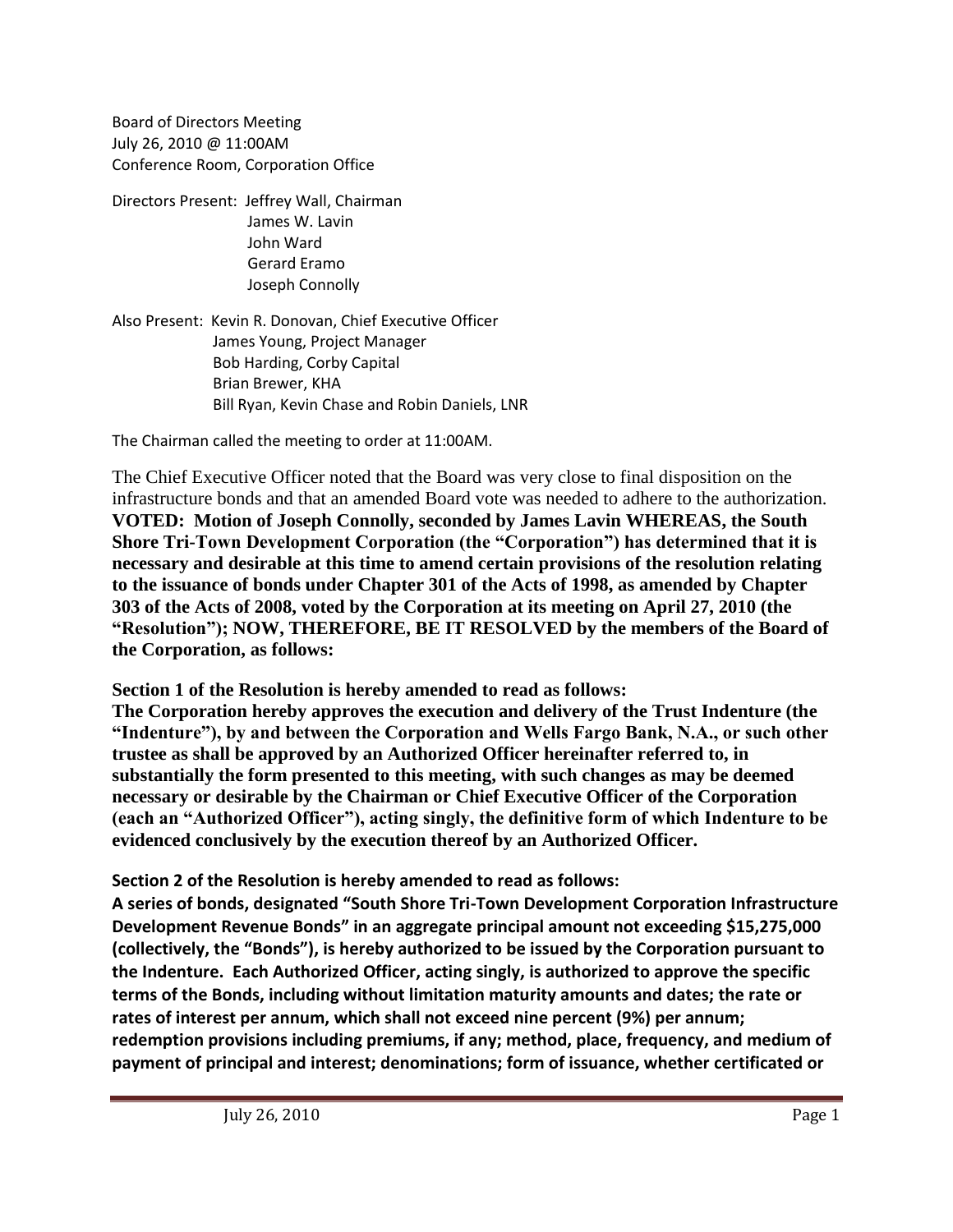**book-entry; designations concerning priority of lien on pledged revenues; credit enhancement features; the application of proceeds thereof and other available funds of the Corporation; and any other terms of the Bonds. The definitive form of the Bonds shall be evidenced conclusively by the execution thereof by the manual or facsimile signature of one or more Authorized Officers.**

**Section 3 of the Resolution is hereby amended to read as follows: The Corporation hereby authorizes the execution and delivery by an Authorized Officer, acting singly, of a contract of purchase with respect to the Bonds between the Corporation and the underwriters or purchasers of the Bonds identified therein (the "Purchase Contract"), in substantially the form presented to this meeting with such changes as may be deemed necessary or desirable by such Authorized Officer, the definitive form of such Purchase Contract to be evidenced conclusively by the execution thereof by such Authorized Officer. The sale of the Bonds to the underwriters or purchasers of the Bonds identified in the Purchase Contract at a purchase price equal to not less than ninety-eight percent (98%) of the aggregate principal amount of the Bonds and otherwise on the terms and conditions provided in the Purchase Contract is hereby approved. Each Authorized Officer, acting singly, is hereby authorized to approve any and all of the terms of such sale and such approval shall be evidenced conclusively by the execution of the Purchase Contract by such Authorized Officer.**

**Section 4 of the Resolution is hereby amended to read as follows:** 

**The Corporation hereby approves and authorizes the distribution of an Official Statement with respect to the Bonds in preliminary form (the "Preliminary Official Statement") by the underwriters referred to therein, in substantially the form presented at this meeting with such additions, deletions and other changes thereto as may be approved by an Authorized Officer prior to the delivery of the Preliminary Official Statement to such underwriters by such Authorized Officer, such delivery to be conclusive evidence of his or her approval of such additions, deletions or other changes. The Corporation hereby further approves the distribution to the underwriters or purchasers of the Bonds of a final Official Statement, Private Placement Memorandum or other offering statement, as applicable (the "Offering Statement"), in substantially the same form as the Preliminary Official Statement, with such changes, omissions, insertions and revisions as an Authorized Officer shall deem necessary or advisable. Each Authorized Officer, acting singly, is hereby further authorized to execute said Offering Statement and to deliver or cause it to be delivered to the underwriters or purchasers of the Bonds, the definitive form of which shall be evidenced conclusively by a certificate of such Authorized Officer.**

**Section 8 of the Resolution is hereby amended to read as follows:**

**Each Authorized Officer, acting singly, is hereby further authorized and directed to do all acts and things, and to execute and deliver any and all documents, certificates and other instruments necessary or desirable to effectuate the transactions contemplated by this Resolution, the Indenture, the Purchase Contract, the Offering Statement, the Issuer Continuing Disclosure Agreement, the Administrative Services Agreement and the**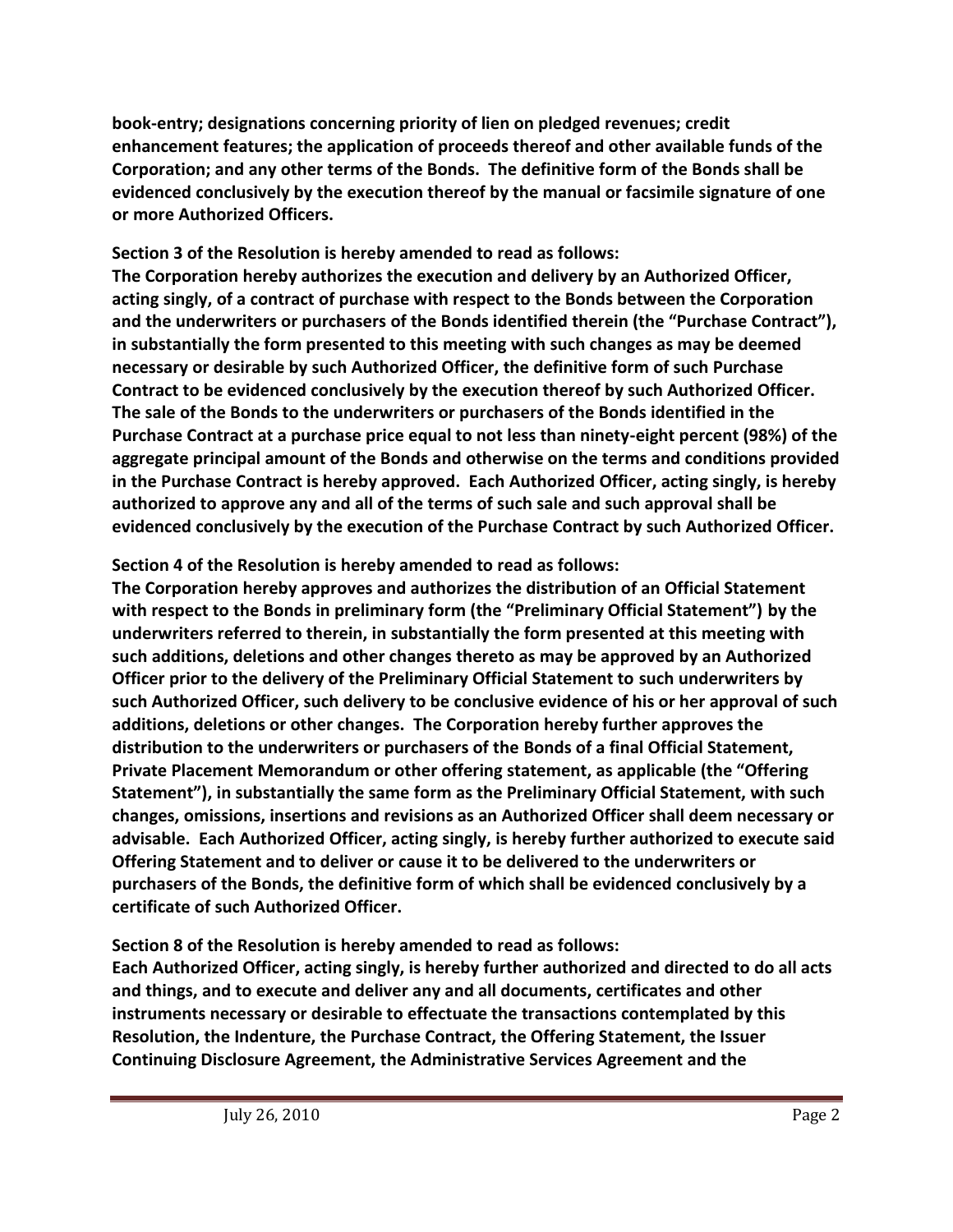# **Assessment Plan, including without limitation investment agreements, indemnification agreements, certificates as to disclosure and certificates as to tax matters.**

## **This resolution shall take effect immediately. Unanimous vote**

## Applicable Subdivision Board

The Project Manager updated the Board on LNR's proposal to subdivide parcels R2 and R3 shown on the Phase 1A Definitive Subdivision Plan into Parcels R2A, R2B, R2C, R2D and R2E and Parcel R3 into Parcels R3A, R3B, R3C, R3D and R3E. There were no changes to the perimeter boundaries and each of the proposed parcels complied with the frontage requirements of the SSTTDC Zoning and Land Use By-Laws. **VOTED: Motion of Joseph Connolly, seconded by James Lavin, that approval under the Subdivision Control Law is not required for the subdivisions of parcels R2 and R3 as shown on the ANR Plan of Land dated June 28, 2010**

### **Unanimous vote**

Mr. Young stated the Partial Certificate of Completion tied back to the Certificate of Action and Covenant, and reported that all construction work was completed adequately enough to serve Lots R2 and R3 and that these lots could be released from the Covenant.

**VOTED: Motion of James Lavin, seconded by Gerard Eramo, that the requirements for the construction of ways and public services, call for by the Covenant dated May 24, 2007, have been completed to the satisfaction of the Applicable Subdivision Board to adequately serve Lot R2 and Lot R3 on the Plan entitled SouthField Phase 1A, dated April 6, 2007; and is hereby released from the restrictions as to sale and building specified in the covenant Unanimous vote**

### PUBLIC HEARING

The Special Permitting Granting Authority Public Hearing on the Second Revision to the Phase 1A Development Plan began at 11:06am. The Chief Executive Officer read the legal notice into the record: *In accordance with Section 13.7 of the Zoning and Land Use By-Laws for NAS South Weymouth, the South Shore Tri-Town Development Corporation will hold a PUBLIC HEARING at the Corporate Office, 223 Shea Memorial Drive, located at the former Naval Air Station, South Weymouth on Monday, July 26, 2010 at 11:00 am regarding the Special Permit Granting Authority's consideration of a Revised Phase 1A Development Plan submitted by LNR South Shore, LLC. Copies of the Plan are available at the SSTTDC office at 223 Shea Memorial Drive, South Weymouth.*

Mr. Young noted the revision focused on Parcels R2 and R3.

Mr. Chase stated the Phase 1A Development Plan did not contemplate which piece of property a specific developer would take, indicated two builders were on board to develop small lot single family and two different townhouse products, and noted a modification to the Development Plan was needed to be more in step with what they plan to build.

Mr. Brewer provided the details of the revision, noting a change in the mix of residential units, a 50% decrease in unit count, and a new proposed street to provide better access to the units in the center portion of R3.

Mr. Young stated the revised plan was straightforward and consistent with the goals and intent of the original Phase 1A Development Plan. He recommended approval.

Mr. Connolly was informed that the unit count dropped from 120 to 60 and that the plan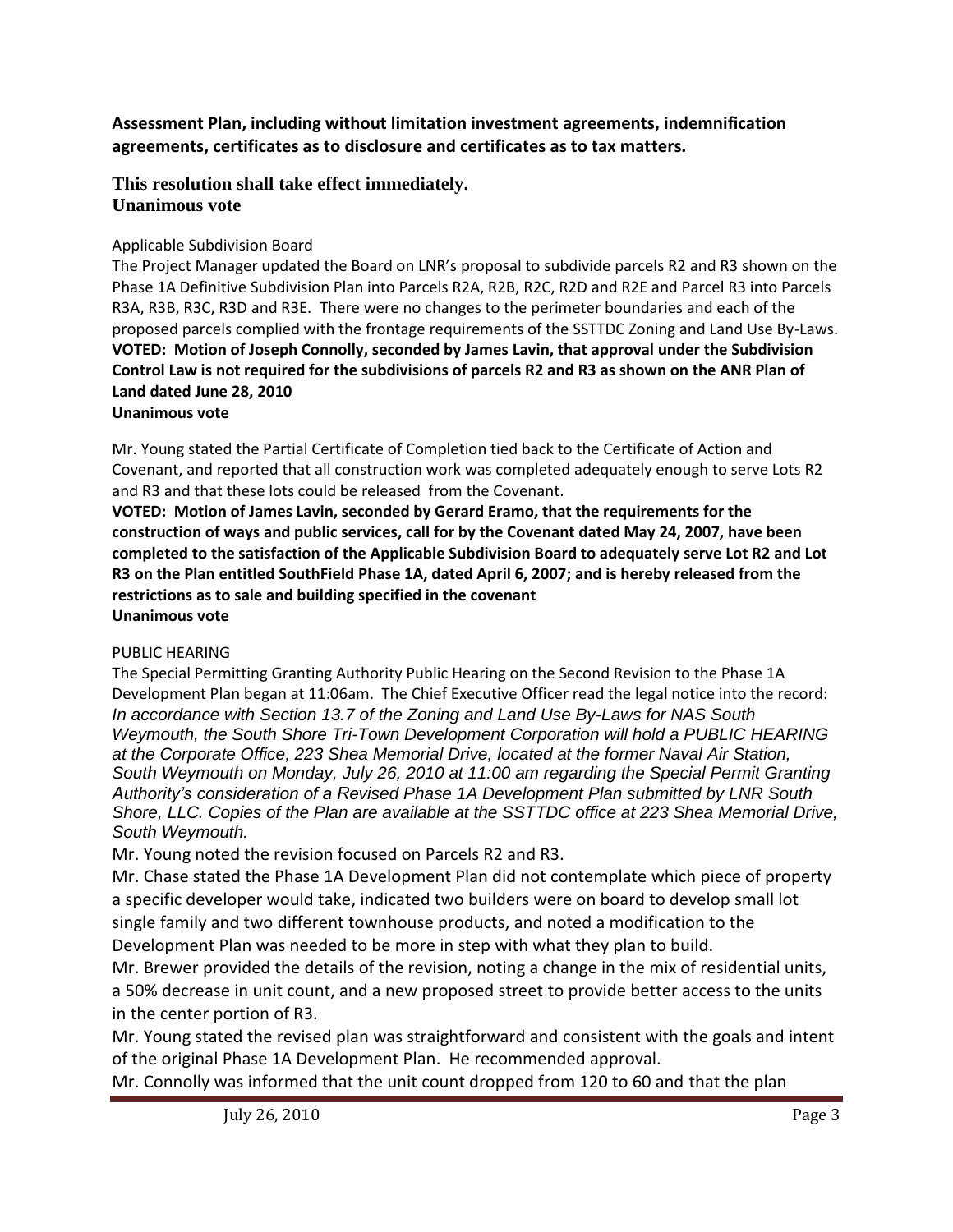included different types of units rather than one type.

Mr. Lavin was informed that the overall Phase 1A count was still 500 units and that the decrease in units on the east side of Parkview St. was balanced out by an increase on the west side, closer to the multi-modal center.

Mr. Wall was informed that small lot single family homes were allowed up to an average of 3.5 bedrooms and townhomes were allowed up to an average of 2.8 bedrooms per unit with rear building tucked under parking.

Mr. Young stated that parking spacing and building access were in line with the Reuse and Master Plans.

The Board reviewed the Draft Decision on the Revised Premises and the conditions imposed in the existing Phase 1A Development Plan which applied to all revisions. Public Comment:

Mr. Smart, Weymouth was informed that the new access roadway would be permanent and eventually a public way that could support emergency vehicles.

There were no other comments.

**VOTED: Motion of James Lavin, seconded by Joseph Connolly, to close the Public Hearing Unanimous vote**

The Public Hearing closed at 11:22am

**VOTED: Motion of John Ward, seconded by Gerard Eramo, to approve, with conditions, as attached, the Second Revision of the Phase 1A Development Plan submitted by LNR South Shore, LLC dated June 21, 2010**

**Unanimous vote**

Minutes

**VOTED: Motion of James Lavin, seconded by Joseph Connolly, to approve the minutes of July 12, 2010**

**4-0-1 vote Mr. Wall abstained**

The Directors reviewed Executive Session minutes to be approved and released. **VOTED: Motion of James Lavin, seconded by Gerard Eramo, to release Executive Session Minutes dated from August 15, 2006 to July 21, 2008 – and – to approve and release Executive Session Minutes dated from August 11, 2008 to March 9, 2009 Unanimous vote**

**VOTED: Motion of John Ward, seconded by James Lavin to adjourn the meeting Unanimous vote** The meeting ended 11:30am

Mary Cordeiro, Recording Secretary **Fig. 2018** Jeffrey Wall, Chairman